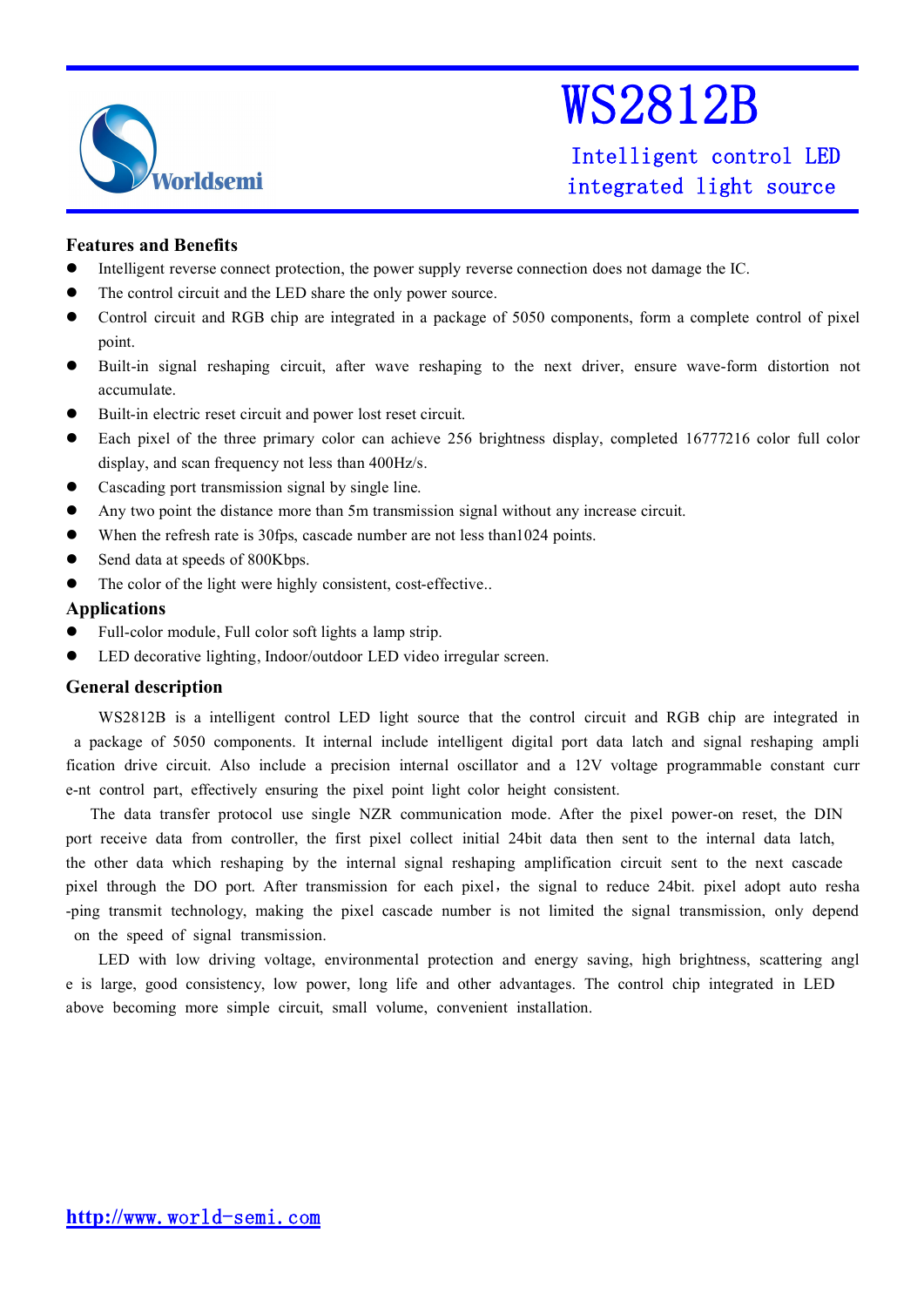

Intelligent control LED integrated light source

## **Mechanical Dimensions**



## **PIN configuration**



## **PIN function**

| NO. | <b>Symbol</b> | <b>Function description</b> |
|-----|---------------|-----------------------------|
|     | <b>VDD</b>    | Power supply LED            |
| 2   | <b>DOUT</b>   | Control data signal output  |
| 3   | VSS           | Ground                      |
| 4   | DIN           | Control data signal input   |

## **Absolute Maximum Ratings**

| <b>Prameter</b>                   | <b>Symbol</b> | <b>Ratings</b>          | Unit |
|-----------------------------------|---------------|-------------------------|------|
| Power supply voltage              | $\rm V_{DD}$  | $+3.5 \rightarrow +5.3$ |      |
| Input voltage                     | Vī            | $-0.5 \sim$ VDD+0.5     |      |
| Operation junction<br>temperature | Topt          | $-25 \sim +80$          | °C   |
| Storage temperature range         | <b>Tstg</b>   | $-55\rightarrow +150$   |      |

**http://**www.world-semi.com **Electrical Characteristics** (T<sub>A</sub>=-20~+70℃, V<sub>DD</sub>=4.5~5.5V,V<sub>SS</sub>=0V,unless otherwise specific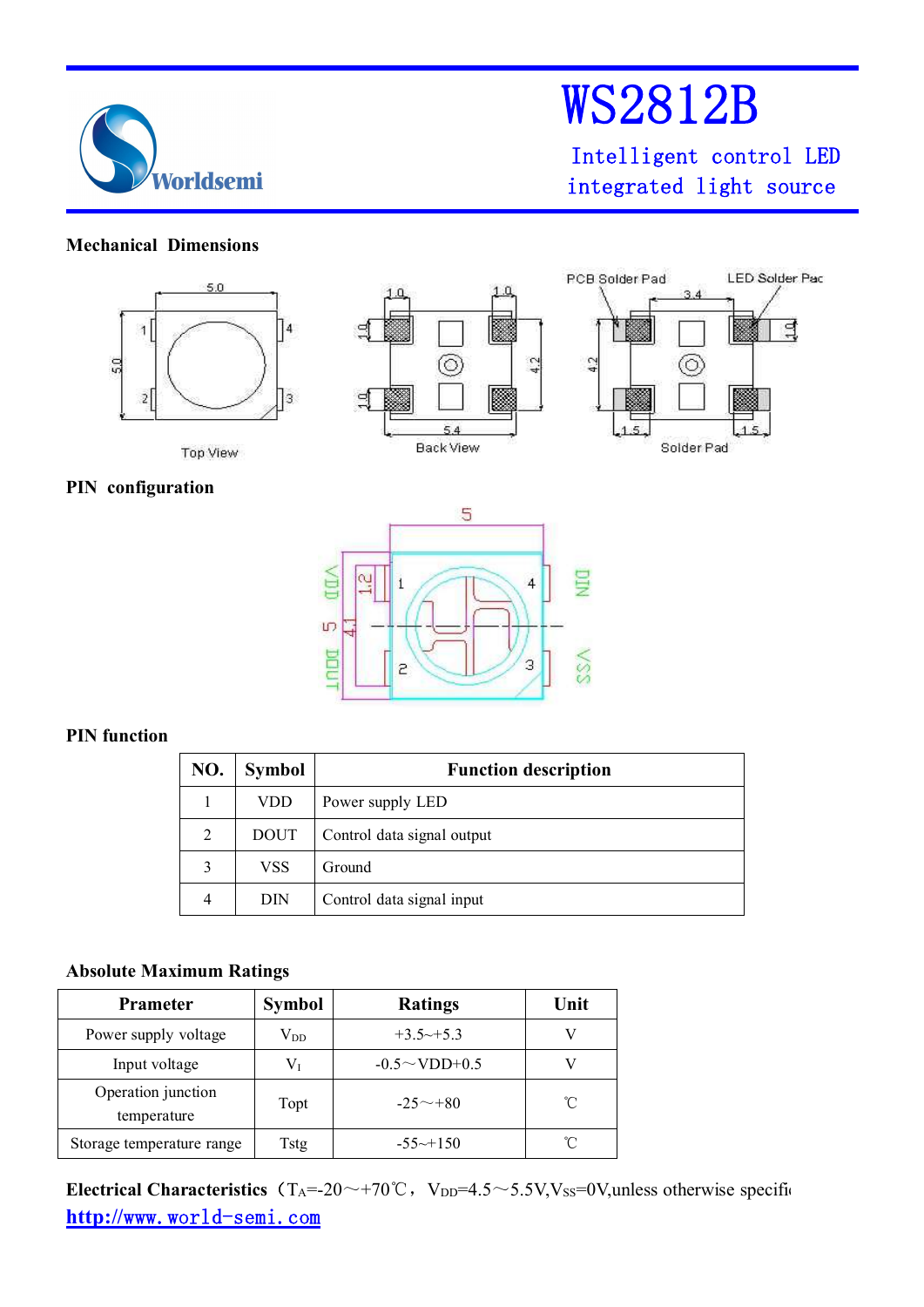

## Intelligent control LED integrated light source

| <b>Prameter</b>     | <b>Smybol</b> | conditions            | Min                | Tpy  | <b>Max</b>          | Unit |
|---------------------|---------------|-----------------------|--------------------|------|---------------------|------|
| Input current       | ÎΙ            | $V_I = V_{DD}/V_{SS}$ |                    |      | $\pm 1$             | μA   |
|                     | $\rm V_{IH}$  | $D_{IN}$ , SET        | 0.7V <sub>DD</sub> |      |                     |      |
| Input voltage level | $V_{IL}$      | $D_{IN}$ , SET        |                    |      | 0.3 V <sub>DD</sub> |      |
| Hysteresis voltage  | $\rm V_{H}$   | $D_{IN}$ , SET        |                    | 0.35 |                     |      |

**Switching characteristics** (T<sub>A</sub>=-20~+70℃, V<sub>DD</sub>=4.5~5.5V,V<sub>SS</sub>=0V,unless otherwise specified)

| <b>Prameter</b>            | <b>Symbol</b>     | Condition                                         | Min | <b>Tpy</b> | <b>Max</b> | Unit |
|----------------------------|-------------------|---------------------------------------------------|-----|------------|------------|------|
| Operation frequency        | Fosc <sub>2</sub> |                                                   |     | 800        |            | KHz  |
| Transmission delay<br>time | $t_{\rm PLZ}$     | $CL=15pF, DIN\rightarrow$<br>$DOUT, RL=10K\Omega$ |     |            | 300        | ns   |
| Fall time                  | $t_{THZ}$         | CL=300pF,OUTR/OU<br>TG/OUTB                       |     |            | 120        | μs   |
| Data transmission<br>rate  | $F_{MAX}$         | Duty ratio50%                                     | 400 |            |            | Kbps |
| Input capcity              | $C_I$             |                                                   |     |            | 15         | pF   |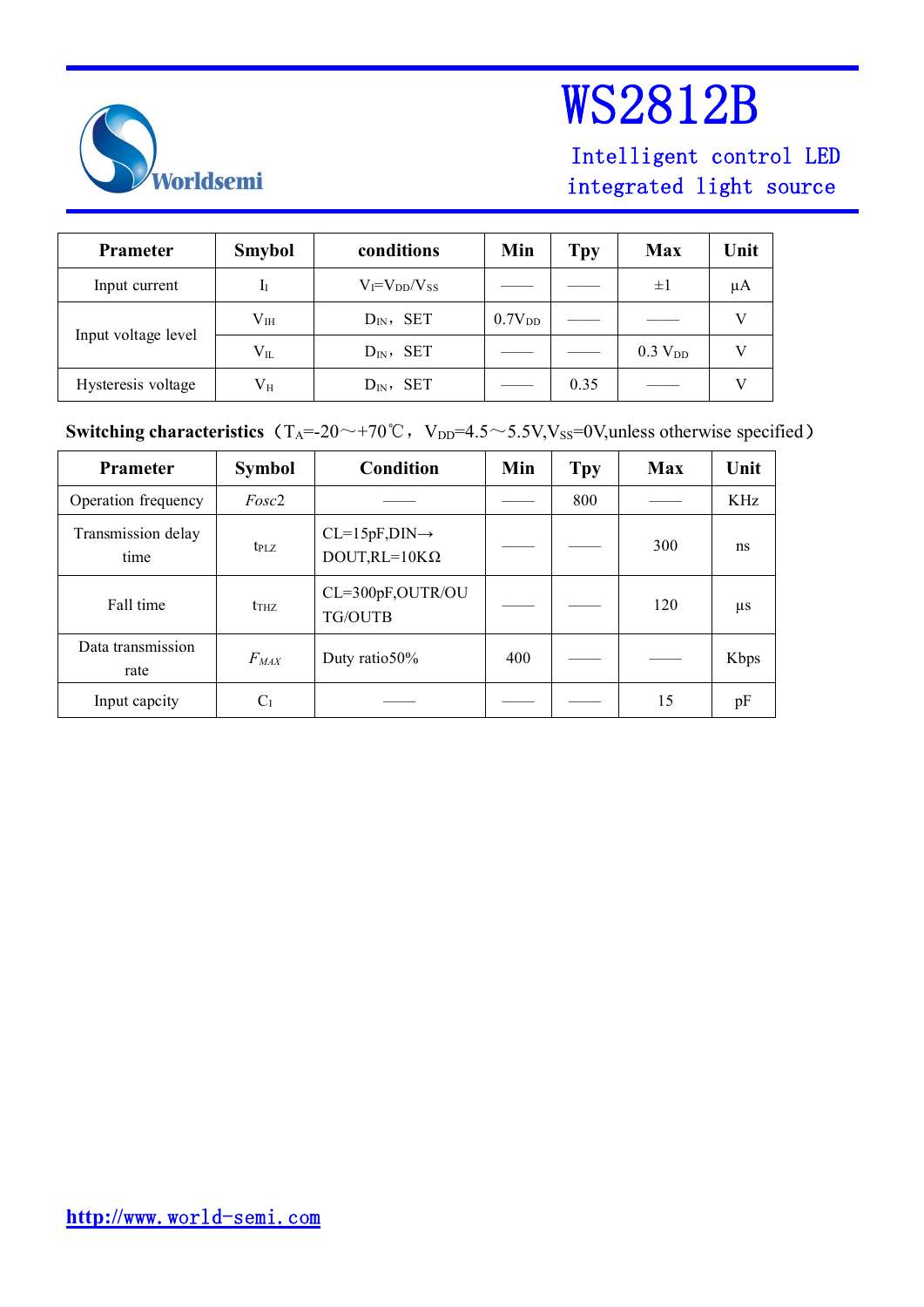

Intelligent control LED integrated light source

### **LED characteristic parameter**

| Emitting color | Model   | Wavelength(nm) | Luminous intensity (mcd) | Voltage(V)  |
|----------------|---------|----------------|--------------------------|-------------|
| Red            | 13CBAUP | 620-630        | 550-700                  | $1.8 - 2.2$ |
| Green          | 13CGAUP | 515-530        | 1100-1400                | $3.0 - 3.2$ |
| <b>B</b> lue   | 10R1MUX | 465-475        | 200-400                  | $3.0 - 3.4$ |

## **Data transfer time(** TH+TL**=**1.25µs±150ns)

| <b>TOH</b>      | 0 code , high voltage time | 0.35us          | $\pm 150$ ns |
|-----------------|----------------------------|-----------------|--------------|
| T1H             | 1 code , high voltage time | 0.9us           | $\pm 150$ ns |
| T0L             | 0 code, low voltage time   | 0.9us           | $\pm 150$ ns |
| TH <sub>L</sub> | 1 code , low voltage time  | 0.35us          | $\pm 150$ ns |
| <b>RES</b>      | low voltage time           | Above $50\mu s$ |              |

## **Sequence chart:**



## **Cascade method:**

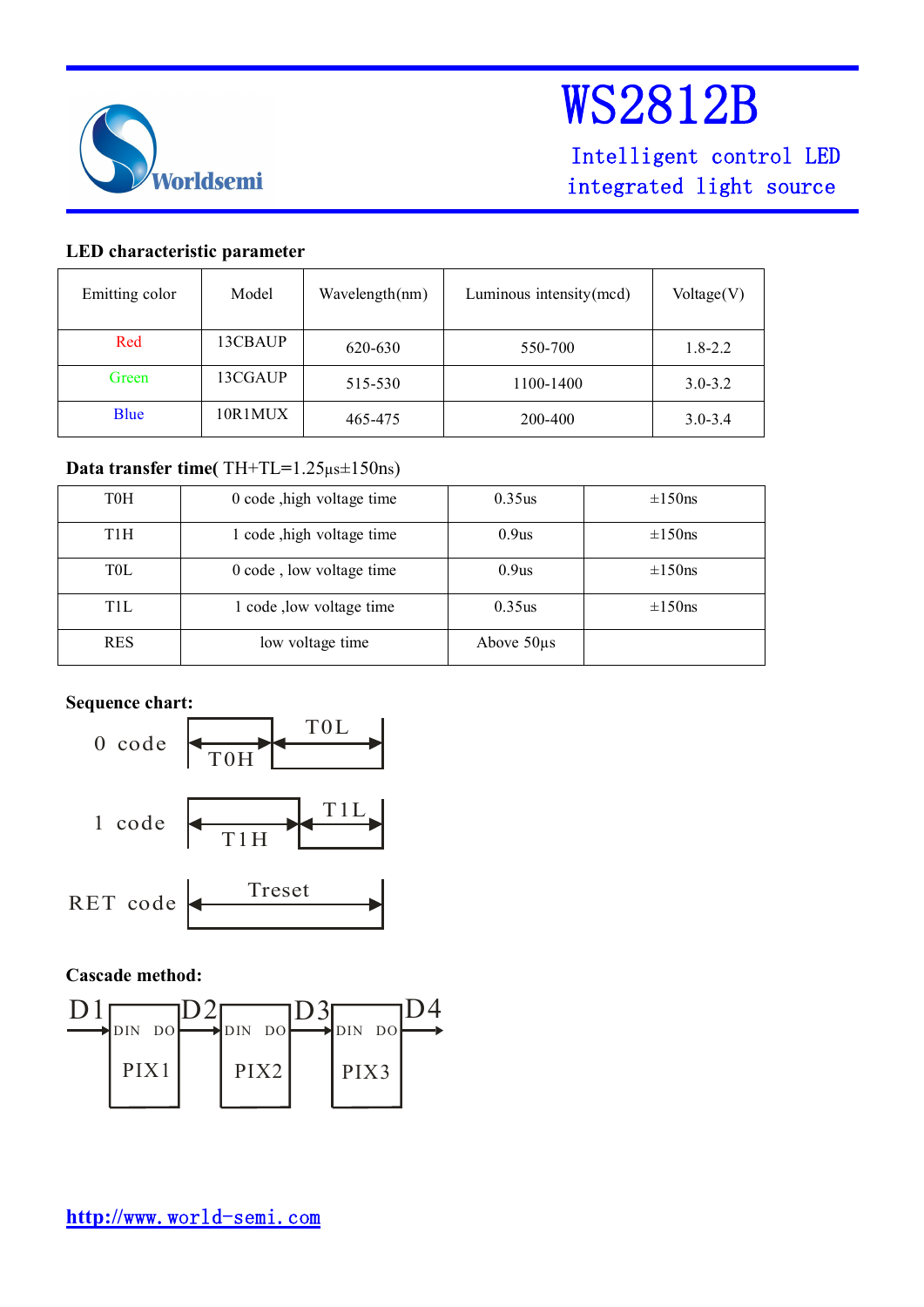

Intelligent control LED integrated light source

### **Data transmission method**:



Note: The data of D1 is send by MCU,and D2, D3, D4 through pixel internal reshaping amplification to transmit.

## **Composition of 24bit data:**

| J.<br>.<br>__ | $\sim$<br>$\sim$<br>B <sub>6</sub><br>R <sub>0</sub><br>$\sim$<br>$\sim$ $\sim$<br>R <sub>4</sub><br>B <sub>5</sub><br>B7<br>G <sub>0</sub><br>R <sub>1</sub><br><b>B4</b><br>B1<br>$\overline{\phantom{a}}$<br>$\sim$<br>R2<br>R <sub>6</sub><br>B <sub>3</sub><br>R3<br>D 5<br>R7<br>B <sub>2</sub><br>U.<br>$\mathbf{u}$<br>U4<br>UΖ<br>U0<br>U. |
|---------------|-----------------------------------------------------------------------------------------------------------------------------------------------------------------------------------------------------------------------------------------------------------------------------------------------------------------------------------------------------|
|---------------|-----------------------------------------------------------------------------------------------------------------------------------------------------------------------------------------------------------------------------------------------------------------------------------------------------------------------------------------------------|

Note: Follow the order of GRB to sent data and the high bit sent at first.